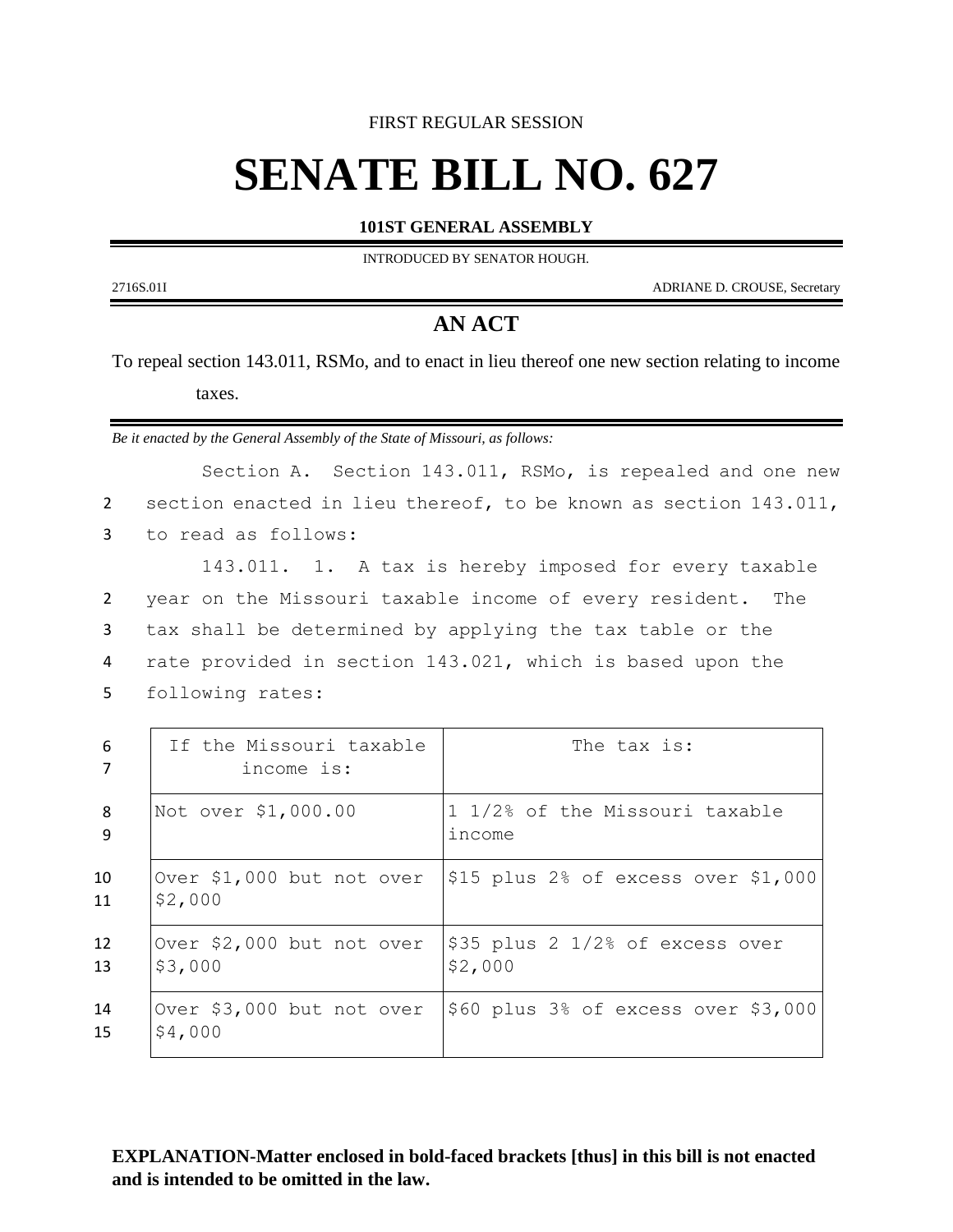| 16       | Over \$4,000 but not over | \$90 plus 3 1/2% of excess over         |
|----------|---------------------------|-----------------------------------------|
| 17       | \$5,000                   | \$4,000                                 |
| 18       | Over \$5,000 but not over | \$125 plus 4% of excess over            |
| 19       | \$6,000                   | \$5,000                                 |
| 20       | Over \$6,000 but not over | $ $165$ plus 4 $1/2$ % of excess over   |
| 21       | \$7,000                   | \$6,000                                 |
| 22       | Over \$7,000 but not over | \$210 plus 5% of excess over            |
| 23       | \$8,000                   | \$7,000                                 |
| 24       | Over \$8,000 but not over | \$260 plus 5 1/2% of excess over        |
| 25       | \$9,000                   | \$8,000                                 |
| 26<br>27 | Over \$9,000              | \$315 plus 6% of excess over<br>\$9,000 |

 2. (1) Beginning with the 2017 calendar year, the top rate of tax under subsection 1 of this section may be reduced over a period of years. Each reduction in the top rate of tax shall be by one-tenth of a percent and no more than one reduction shall occur in a calendar year. No more than five reductions shall be made under this subsection. Reductions in the rate of tax shall take effect on January first of a calendar year and such reduced rates shall continue in effect until the next reduction occurs.

 (2) A reduction in the rate of tax shall only occur if the amount of net general revenue collected in the previous fiscal year exceeds the highest amount of net general revenue collected in any of the three fiscal years prior to such fiscal year by at least one hundred fifty million 42 dollars.

43 (3) Any modification of tax rates under this 44 subsection shall only apply to tax years that begin on or 45 after a modification takes effect.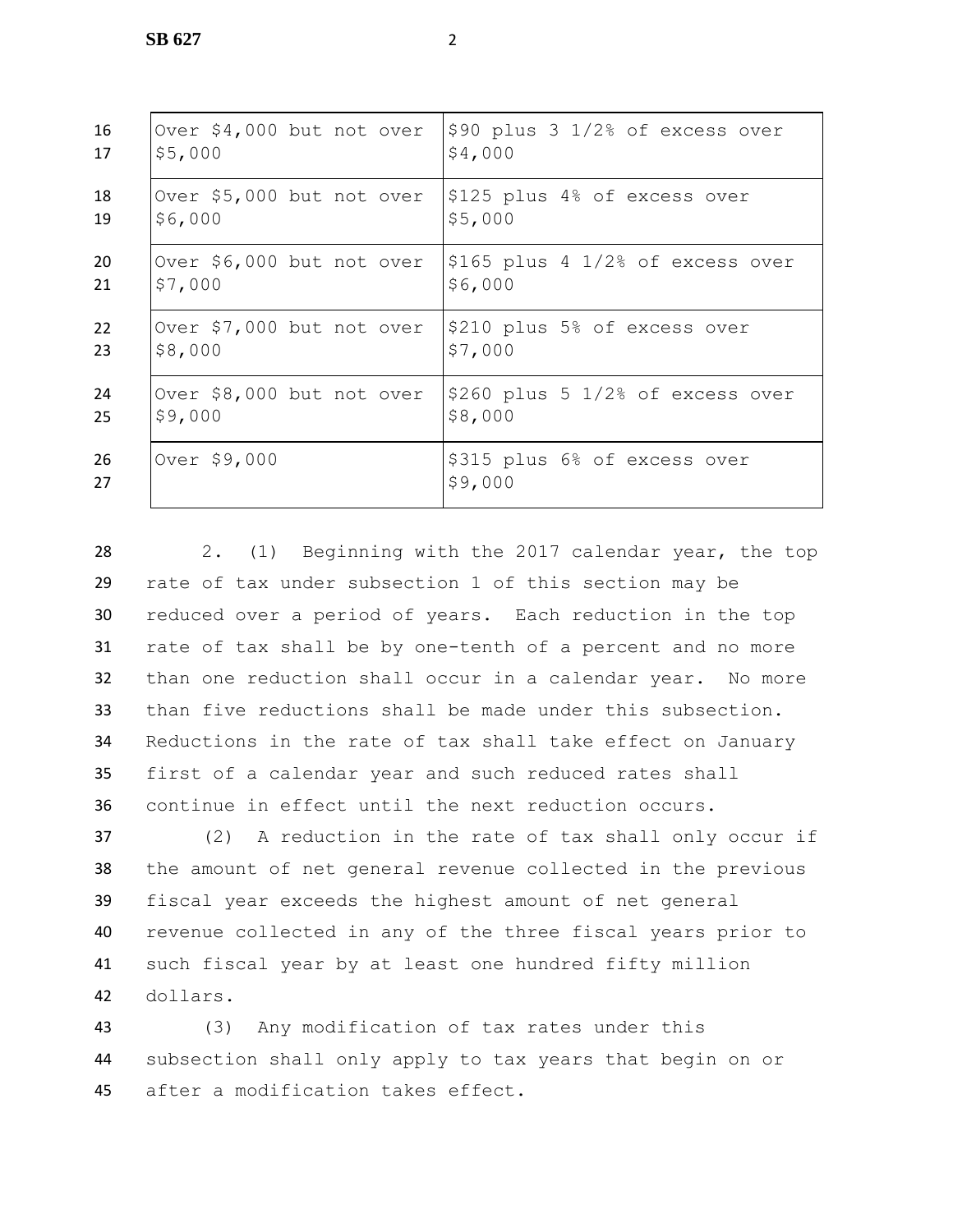(4) The director of the department of revenue shall, by rule, adjust the tax tables under subsection 1 of this section to effectuate the provisions of this subsection. The bracket for income subject to the top rate of tax shall be eliminated once the top rate of tax has been reduced to five and one-half percent, and the top remaining rate of tax shall apply to all income in excess of the income in the second highest remaining income bracket.

 3. (1) In addition to the rate reductions under subsection 2 of this section, beginning with the 2019 calendar year, the top rate of tax under subsection 1 of this section shall be reduced by four-tenths of one percent. Such reduction in the rate of tax shall take effect on January first of the 2019 calendar year.

 (2) The modification of tax rates under this subsection shall only apply to tax years that begin on or after the date the modification takes effect.

 (3) The director of the department of revenue shall, by rule, adjust the tax tables under subsection 1 of this section to effectuate the provisions of this subsection.

 4. **(1) In addition to the rate reductions under subsections 2 and 3 of this section, beginning with the 2022 calendar year, the top rate of tax under subsection 1 of this section shall be reduced by one-half of one percent. Such reduction in the top rate of tax shall take effect on January first of the 2022 calendar year.**

 **(2) The modification of tax rates under this subsection shall only apply to tax years that begin on or after the date the modification takes effect.**

 **(3) The director of the department of revenue shall, by rule, adjust the tax tables under subsection 1 of this section to effectuate the provisions of this subsection.**